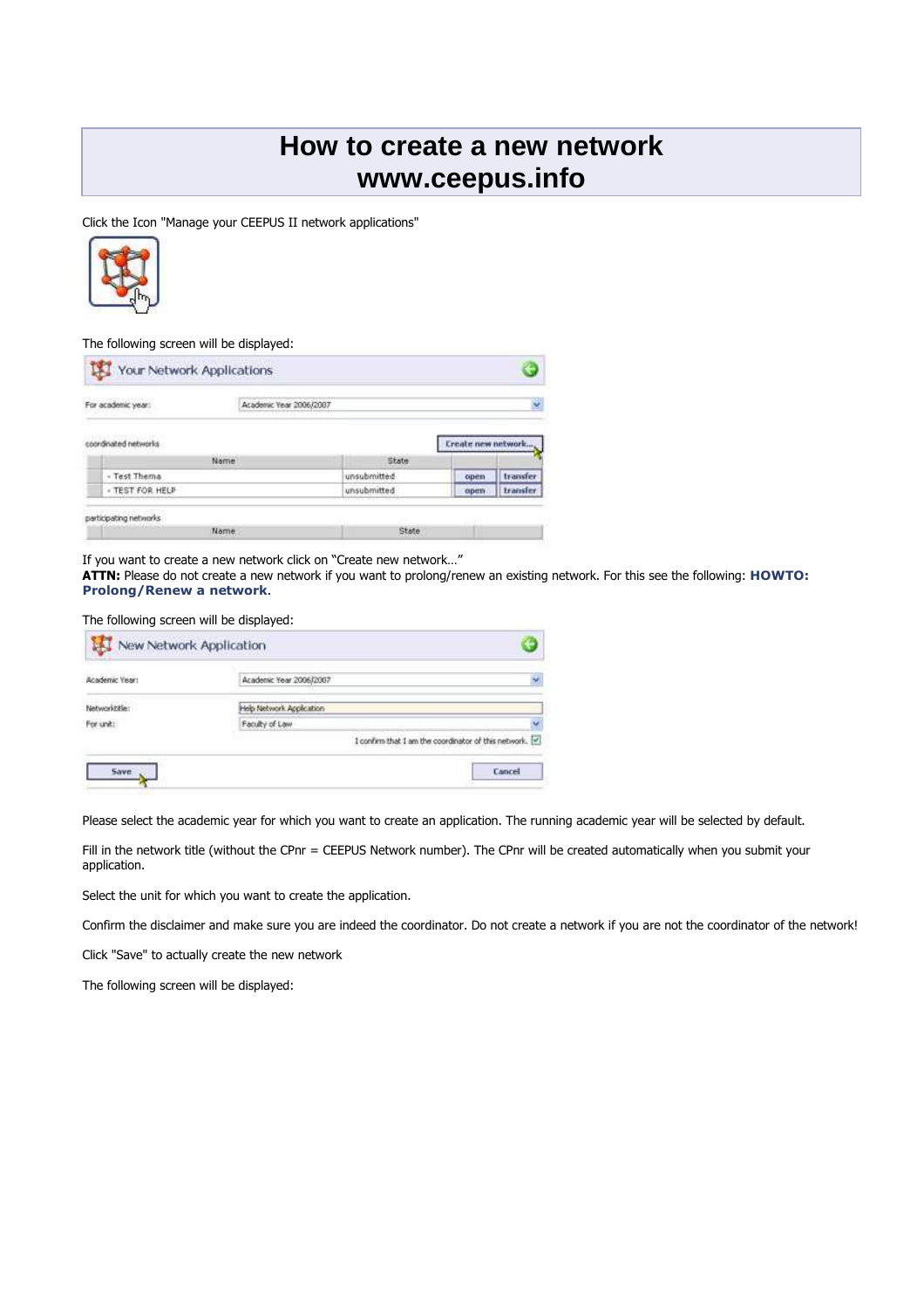| section                         | entries   | $min - max$  |               |
|---------------------------------|-----------|--------------|---------------|
| Network Title                   | 1x        | П            | Fdat          |
| Participating Units             | 18.       | $2 - 99$     | Edit          |
| Planned Activities              | Ox.       | 4            | <b>Edit</b>   |
| Selection Criteria              | Ox.       | 4            | <b>Edit</b>   |
| Coordination                    | Or.       | 1            | <b>Fdit</b>   |
| Recognition                     | <b>Ox</b> | h,           | Edit          |
| Special Merit                   | Ox.       | $0 - 1$      | <b>Edit</b>   |
| Further Information             | Ox.       | $0 - 1$      | Edit:         |
| Type of instruction planned     | Ōx.       | $1 - 9$      | Edit          |
| Language of instruction planned | Ox:       | $1 - 9$      | Edit.         |
| Network Activities              | Ox.       | $0 - 1$      | Edit          |
| Background Information          | Dx:       | $0 - 1$      | Edit          |
| Index                           | Ox:       | $1 - 99$     | <b>Edit</b> : |
| Joint Program                   | Ok.       | $0 - 9$      | Edit          |
| Objectives                      | Ox:       | 1            | Edit          |
| Long Program Description        | Ox:       | $\mathbf{1}$ | <b>Edit</b>   |

This is the top view of the network application, divided in several sections or data groups.

To help you keep track of work still required on the application, the sections are color coded: green = all necessary data have been entered, nothing more to do

yellow = all necessary data have been entered but you could still add more if you wanted. No obligation to more, however.  $\mu$ ink = not all necessary data have been entered yet

#### entries and min –max:

min –max: this is to show you what is the minimum and what is the maximum amount of entries for a section. entries: shows you how many entries there currently are in your application.

Your unit data have already be added to the section "Participating unit" and the network title you have entered on the page before has also been inserted automatically.

### Navigation:

You can edit any section or data group by clicking the "Edit" button in the same row.

If you click on the "Back" button you will be transferred to the "Top View of the Network Application".

| - Help Network Application<br>Academic Year 2006/2007 |                                                |                  |
|-------------------------------------------------------|------------------------------------------------|------------------|
| Documents<br>Content                                  | <b>Rations</b>                                 |                  |
| Academic Year:                                        | Academic Year 2006/2007                        |                  |
| Networkname:                                          | - Help Network Application                     |                  |
| Coordinator:                                          | University of Vienna                           |                  |
|                                                       | Faculty of Law<br>Thomas Karafult              |                  |
|                                                       |                                                |                  |
| Status:                                               | unsubmitted                                    |                  |
| Created:                                              | Thomas Karafist (E-Mail) , 13.12.2005 12:01:01 |                  |
| Last edit:                                            | Thomas Karafiat (E-Mail) , 13.12.2005 12:01:01 |                  |
|                                                       | Print View / Total View<br>submit application: | Open application |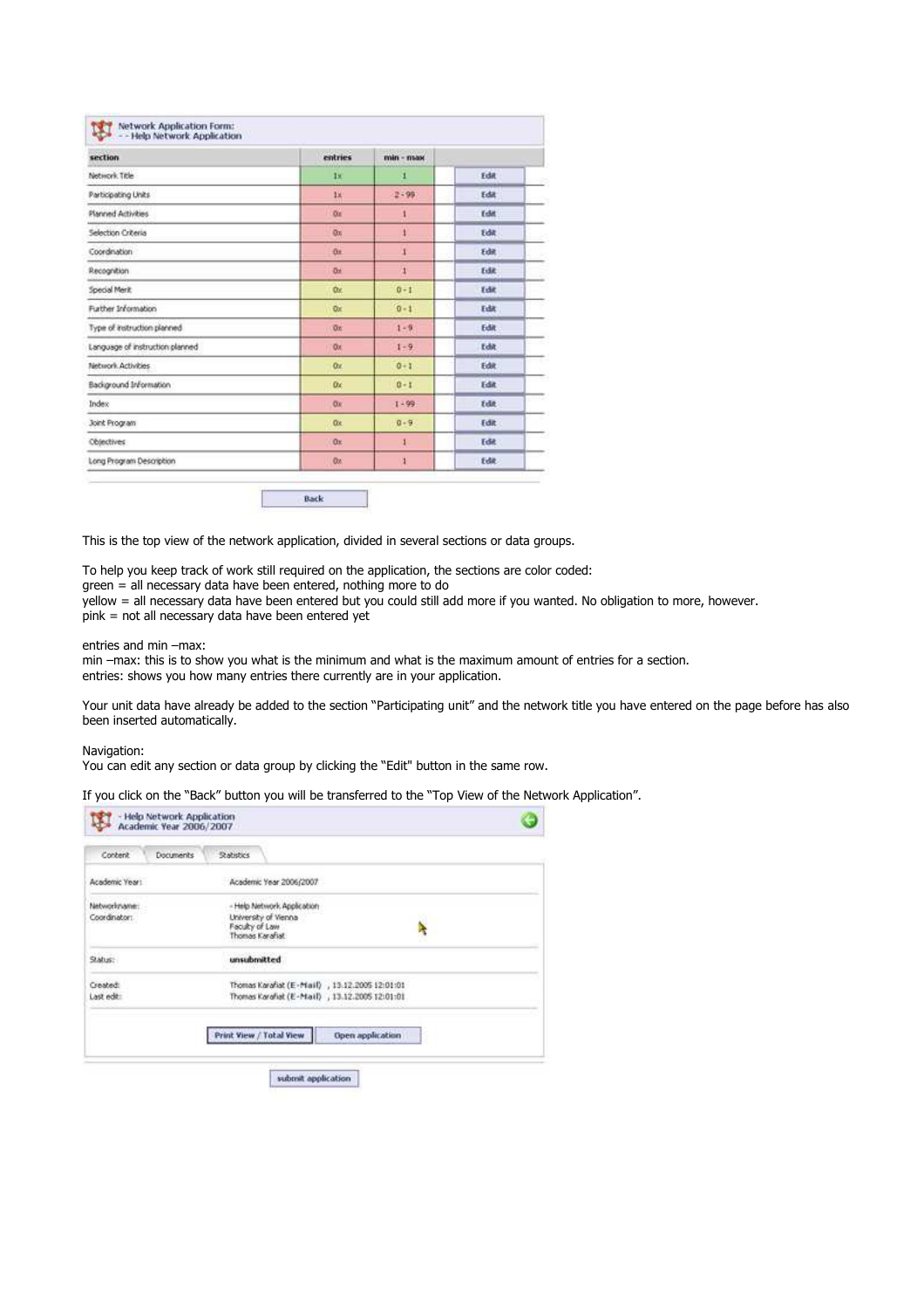On this page there are several tabs for working with the application depending on the current state of the application.

Content **Documents Statistics** 

Right now we only show you the tabs which are available in the state "unsubmitted" The "WorkFlow Button(s)" will be shown on every Tab (in this case this is  $"\overline{\phantom{a}}\phantom{a}\textrm{submit application}\phantom{a}\gamma$ .

From this tab you can open a print preview of the network application in a new browser window. Print View / Total View

This print view will look like: (please note that we don't have entered additional information, so it will only show the information we have entered so far)

| <b>Network Title</b>             |                           |                                                                                                     |                                 |                            |                                       |                           |
|----------------------------------|---------------------------|-----------------------------------------------------------------------------------------------------|---------------------------------|----------------------------|---------------------------------------|---------------------------|
| Help Network Application.        |                           |                                                                                                     |                                 |                            |                                       |                           |
| Participating Unit (Coordinator) |                           | <b>MARINE MARY PRODUCT</b>                                                                          |                                 |                            |                                       |                           |
| <b>Linesty</b>                   |                           | University of Vienna<br>Dr. Karl Lunger-Ring 1<br>1010 - Wan<br>$+4314277 - 0$<br>WANN UPAGE JEC 24 |                                 |                            |                                       |                           |
| (JVW)                            |                           | Faculty of Law<br>Schottenbaster 10-16<br>1010 - Vienna                                             |                                 |                            |                                       |                           |
|                                  |                           |                                                                                                     |                                 |                            |                                       |                           |
| Contact Person:                  |                           | Thomas Karahat                                                                                      |                                 |                            |                                       |                           |
| Quyiculum Ink (without http://): |                           |                                                                                                     |                                 |                            |                                       |                           |
| TENDERED INCOMING TRAFFIC FROM   |                           | duters                                                                                              |                                 | short have shident         |                                       | teacher                   |
| participating unit               | month                     | percon                                                                                              | nonth.                          | person.                    | north                                 | person                    |
| <b>TOTAL</b>                     | ۰<br>$(n; 0)$<br>$(0; 0)$ | n.<br>$(A; 0)$<br>$(I; 0)$                                                                          | $\bullet$<br>$(4:0)$<br>$(7:0)$ | ā<br>$\frac{(A:0)}{(1:0)}$ | $\mathbf{a}$<br>$\frac{(A:0)}{(f:0)}$ | ٠<br>$(A; 0)$<br>$(f; 0)$ |
| TENDESED OUTGOING TRAFFIC TO     |                           | utsident                                                                                            |                                 | short been student         | teacher                               |                           |
| perficipating unit.              | month                     | <b>Benson</b>                                                                                       | <b>itionative</b>               | person.                    | World)                                | de son                    |

If you click on " <sup>Open application</sup> you will see the top view of the application again.

## **Tab "Content"**

This is the first tab and here you can see the basic core data of your network.

## **Tab "Documents"**

Here you can see the all the uploaded documents of your network application sorted by "Country" and "Unit" As at this stage no documents have been uploaded, there in only the message "no Uploaddocument assigned"

| Content | <b>Documents</b><br><b>Stabistics</b>                         |                                 |  |
|---------|---------------------------------------------------------------|---------------------------------|--|
| Country | Unit A                                                        |                                 |  |
|         | Country : AT (1)                                              | contract the first property and |  |
|         | 의 Unit : University of Vienna, Faculty of Law (4)<br>Document | Files                           |  |
|         | Letter of Endorsement                                         | No Uploaddocument assigned.     |  |
|         | Documents relating to Joint<br>Programs                       | No Uploaddocument assigned.     |  |
|         | Curriculum                                                    | No Uploaddocument assigned.     |  |
|         | Letter of Intent                                              | No Uploaddocument assigned.     |  |

submit application